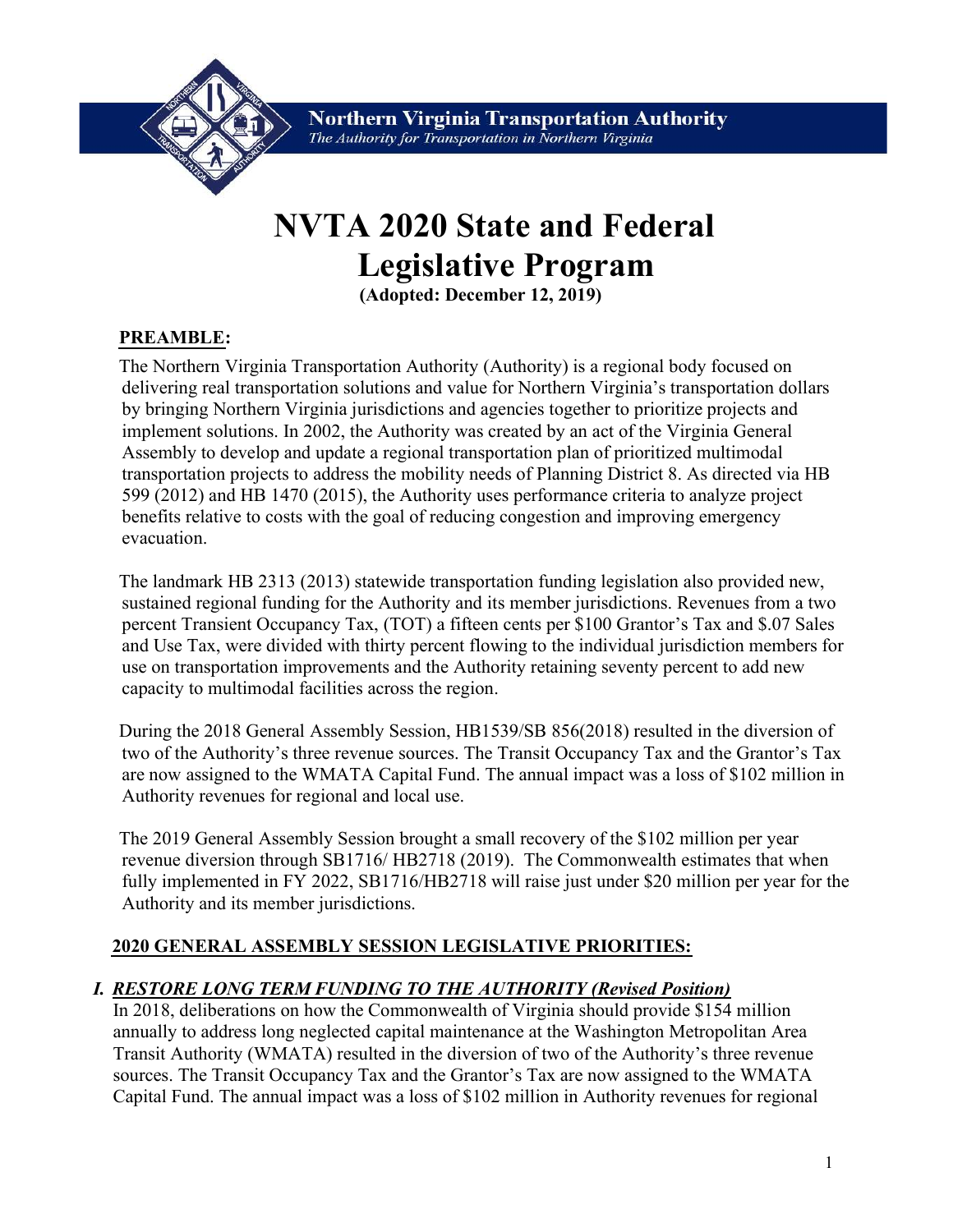and local use. The adopted FY 2018-2023 Six Year Program was reduced by \$275 million from initial projections resulting in partial funding for multiple projects with high scores of reducing congestion.

In recognition of the pressing transportation needs in Northern Virginia, during the 2019 General Assembly Session the Governor and the General Assembly used the new interstate funding initiative to partially replace funds diverted from the region. The Commonwealth estimates that when fully implemented in FY 2022 the new interstate funding tools will raise just under \$20 million per year for the Authority and its member jurisdictions.

The Authority seeks an additional \$82 million in annual dedicated revenue that will restore the region to pre-2018 levels of funding. The Authority favors statewide revenue as the first source of funding which helps limit additional burdens on Northern Virginia taxpayers already paying for extensive multi-modal transportation projects in the region.

#### II. AMEND THE VIRGINA INVESTMENT OF PUBLIC FUNDS ACT TO INCLUDE FITCH RATINGS (New Position)

Current Virginia Code limits which rating agencies public entities can consult for rating of any investment purchases. Today companies seek ratings from two of three of the following organizations – Standard & Poor's, Moody's Investor Service and Fitch Ratings. Virginia Code currently only recognizes Standard & Poor's and Moody's Investor Service. The Authority supports efforts to add Fitch's Ratings as an acceptable rating agency for investment of public funds.

# A. STATE LEGISLATIVE PROGRAM

## I. STATE FUNDING

Allocation of Statewide Revenues: It is important that Northern Virginia continues to receive its fair share of statewide revenues, as required in HB 2313. This is especially important as various formulas and processes for transportation funding are being created and/or modified.

- a) State of Good Repair: The Authority recommends that the Virginia Department of Transportation and the Commonwealth Transportation Board take action to ensure Northern Virginia's primary and secondary roads are maintained at a Critical Condition Index (CCI) score of Good to Excellent.
	- i. The Authority encourages the Commonwealth to adopt performance metrics and a funding strategy for pavement and bridge maintenance that recognizes the unique use patterns in Northern Virginia where primary and secondary roads carry significantly more traffic than similar facilities in other parts of Virginia.
	- b) Revenue Sharing: The Authority recommends that funding of the Revenue Sharing Program not be decreased below \$100 million.
		- i. The Revenue Sharing Program, which significantly leverages state transportation funds by encouraging local governments to spend their own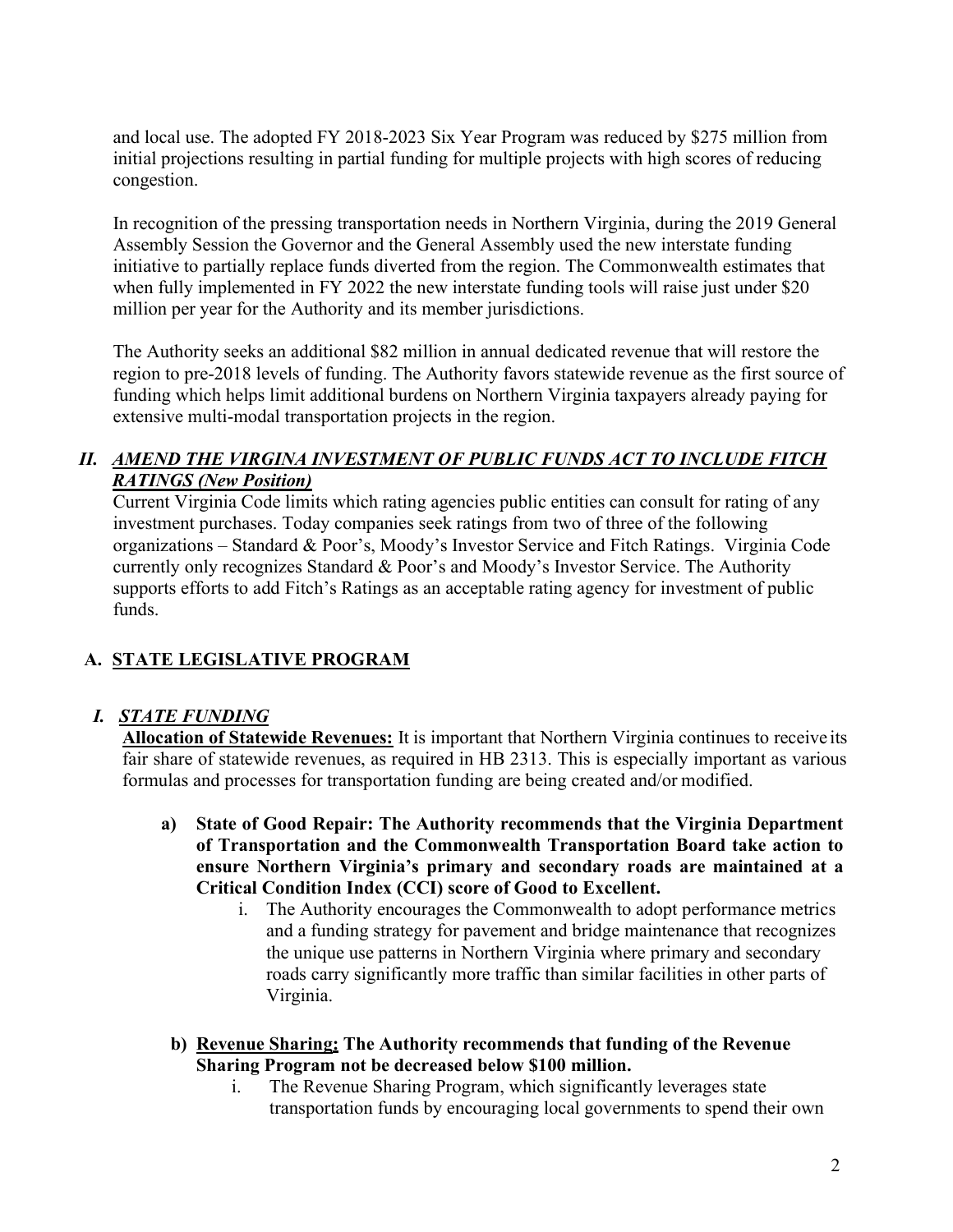money on transportation projects, is important to the Authority and the region.

- ii. This program has been a success in Northern Virginia, where our localities regularly apply for and rely on these funds to advance critical transportation projects. Given the transportation needs of the region while acknowledging that Smart Scale is extremely oversubscribed, projects funded through the Revenue Sharing Program are not only important to the localities that seek Revenue Sharing funds, but are important to the region as well.
- c) Transit Capital Funding: The Authority supports efforts to fully address the pending state funding reduction with statewide resources to ensure that all the Commonwealth's transit systems continue to receive appropriate state resources to provide critical transit services. Accessible and affordable transit services are an integral component to resolving Northern Virginia's traffic congestion challenges.
- d) Technology Innovation Funding: The Authority supports additional state resources and initiatives that realize the full potential of technology to maximize the efficiency of the Commonwealth's transportation infrastructure. Technology innovation has the potential to create new and more effective transportation services for citizens and businesses. The Authority looks forward to partnering with the Commonwealth to advance strategic uses of technology and innovation in our member jurisdictions.
- e) Smart Scale: The Authority supports allocation of state funds via objective and transparent data analysis. In Northern Virginia, that analysis should emphasize multimodal projects that best mitigate traffic congestion relative to project cost.

# II. WASHINGTON METROPOLITAN AREA TRANSIT AUTHORITY (WMATA)

WMATA bus and rail services continue to support job and population growth in the Commonwealth of Virginia and Northern Virginia. The Authority, in addition to WMATA's Virginia jurisdictional partners, are on track to enhance the system through significant investments, e.g. Silver Line completion, new Potomac Yard Metro station and numerous park and ride garages along I-66. WMATA, its funding partners, stakeholders and users are at a critical crossroads as we collectively try to determine the future of this important transportation infrastructure and also protect the cumulative billions of dollars already invested by local, state and federal government, by this Authority and by the private sector.

Metrorail in particular is a significant driver of the Commonwealth's and Northern Virginia's economy. The transit system station locations are the focus of some \$25 billion in residential and commercial development and economic activity around rail facilities generates \$600 million a year in state tax revenues.

- a) State of Good Repair: The Authority supports legislation and funding necessary to sustain investments in transit and keep transit systems in a state of good repair, including maintaining dedicated funding for Metro.
	- i. The Authority opposes any legislation that would shift the Commonwealth's responsibility for transit funding to localities or regions.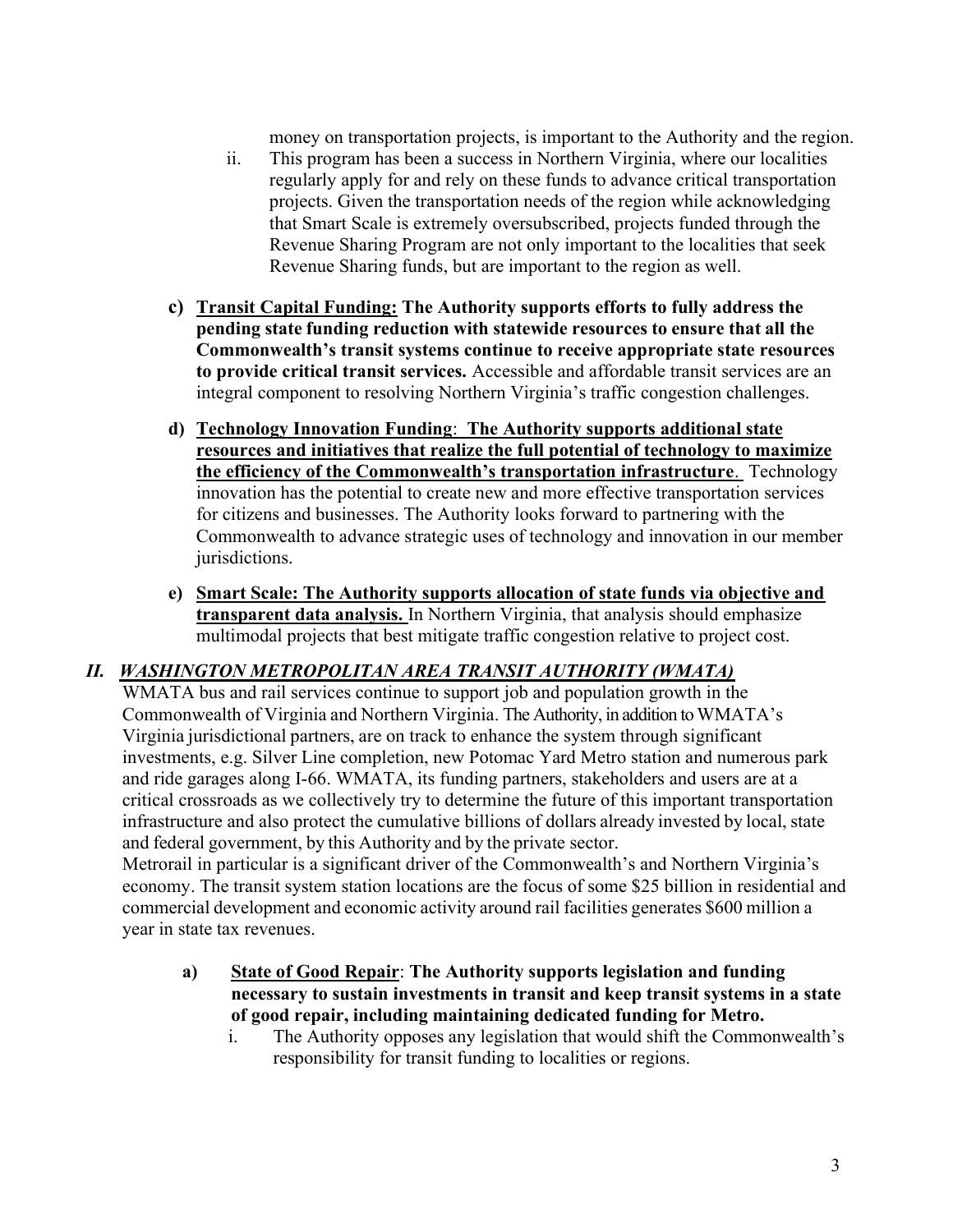- b) Safety: The Authority supports adequate funding for and oversight of WMATA as it enhances the safety and security of the system and its riders. The Commonwealth is a valuable partner in ensuring that WMATA continues to move ahead with important safety and infrastructure capital improvements in its system, and must work with the Federal Government to ensure that it, too, provides sufficient resources.
- c) Sustainable Governance, Operating and Funding Reforms: The Authority supports appropriate changes in governance structures and policies, operational practices, and funding sources as identified in legislation adopted by the General Assembly in 2018, to address WMATA's current and long-term challenges.
	- i. Extending the \$300 million annually provided by the federal government, the Commonwealth, Maryland, and the District of Columbia, as provided in Passenger Rail Investment and Improvement Act of 2008 (PRIIA) beyond 2019 is critical. This funding addresses urgent capital needs and is especially important as WMATA works with the federal government and its state and local jurisdictions to improve safety and state of good repair issues throughout its system.
	- ii. WMATA Board governance reforms should recognize that those jurisdictions that fund Metro have a role in decision-making.
	- iii. Capital and operating funding agreements among all Metro stakeholders is essential to ensuring sustainable funding for maintenance and enhancements.
- d) Maximize Metrorail's Existing Infrastructure: The Authority supports continued local, regional, state and federal investment in Metro that helps accommodate additional passenger growth in Northern Virginia, which is important for the entire Commonwealth and serves federal facilities in the National Capital Region.
	- i. While focusing on safety and state of good repair, the region must also work to address WMATA capacity needs that serve Northern Virginia residents and businesses and federal facilities. The region is projected to continue to grow over the coming decades, placing more pressure on a Metro system that is already nearing capacity.
	- ii. Improvements to the system's core capacity are needed to attract and accommodate additional riders. Capital and operating resources and efficiencies are critical to ensuring that these needs are addressed. (Reaffirms Previous Position)

## III. VIRGINIA RAILWAY EXPRESS (VRE)

The Authority supports efforts to identify funding for operating and capital costs to sustain current service, as well as funding to address natural demand growth in the region.

a) VRE currently provides approximately 20,000 rides a day. Most of those utilizing the system are transit choice riders who would otherwise be driving on Northern Virginia's already congested roadways. VRE provides the equivalent of an additional lane on the I- 95/I-395 and I-66 Corridors of Statewide Significance during peak periods, with less pollution, energy consumption and accident cost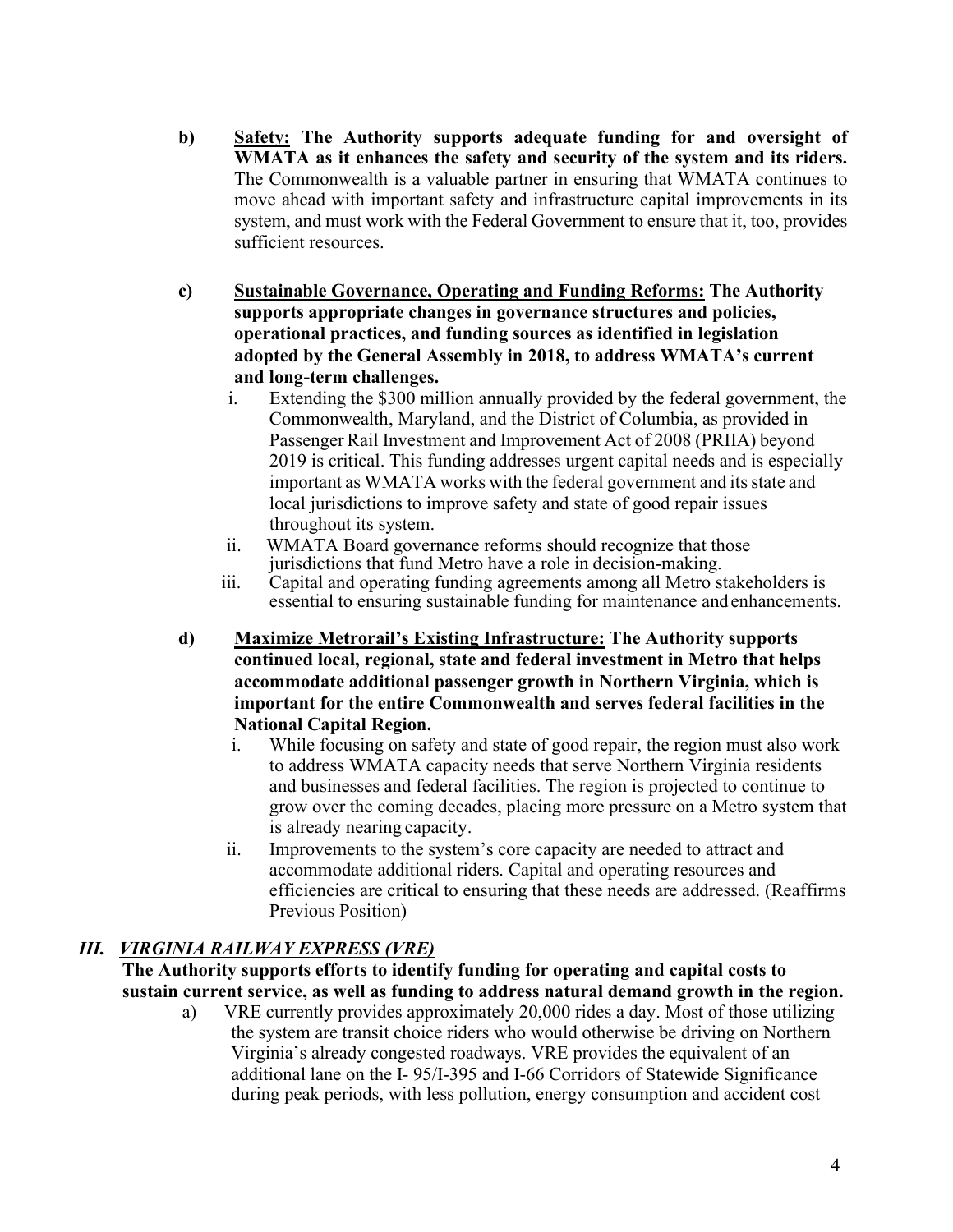from highway operation.

- b) VRE's 2040 System Plan identified capital and operating requirements needed for the system; and the associated Financial Plan found a clear need for increased funding even without any expansion of service. While some elements of the 2040 Plan have been funded through Smart Scale and the DC2RVA projects; without state and federal investment in building an additional crossing at Long Bridge, VRE will not be able to meet current or future demands for service.
- c) The creation of the Commuter Rail Operating and Capital (CROC) fund and annual \$15 million allocation of regional gas tax revenue by the 2018 General Assembly was a clear acknowledgement of the critical role VRE plays in the regional transportation system.

## IV. LAND USE PLANNING

The Authority supports land use and zoning as fundamental local responsibilities and objects to certain land use provisions included in state law that could override the work done by our local governments and our residents, property owners, and the local business communities on land use and transportation plans.

# V. SECONDARY ROAD DEVOLUTION/LOCAL MAINTENANCE PROGRAMS

The Authority opposes the transfer of secondary road construction and maintenance responsibilities to counties, especially if these efforts are not accompanied with corresponding revenue enhancements. While there may be insufficient resources to adequately meet the maintenance and improvement needs of secondary roads within the Commonwealth, the solution to this problem is not to simply transfer these responsibilities to local government that have neither the resources nor the expertise to fulfill them.

The Authority opposes any legislative or regulatory moratorium on the transfer of newly constructed secondary roads to VDOT for the purposes of ongoing maintenance.

The Authority opposes changes to maintenance allocation formulas detrimental to localities maintaining their own roads. Changing current formulas or requiring additional counties to maintain their roads could lead to a reduction in Urban Construction and Maintenance Funds, placing a huge extra burden on these localities. (Reaffirms previous position)

# VI. MAXIMIZING USE OF FACILITIES AND OPERATIONS

A vital component of our transportation network is transportation demand management, such as high occupancy vehicle use, teleworking, safe pedestrian and bicyclist movement; and user-friendly access to transit. The Authority supports these efforts to help mitigate roadway congestion and provide benefits to employers and employees. (Reaffirms Previous Position)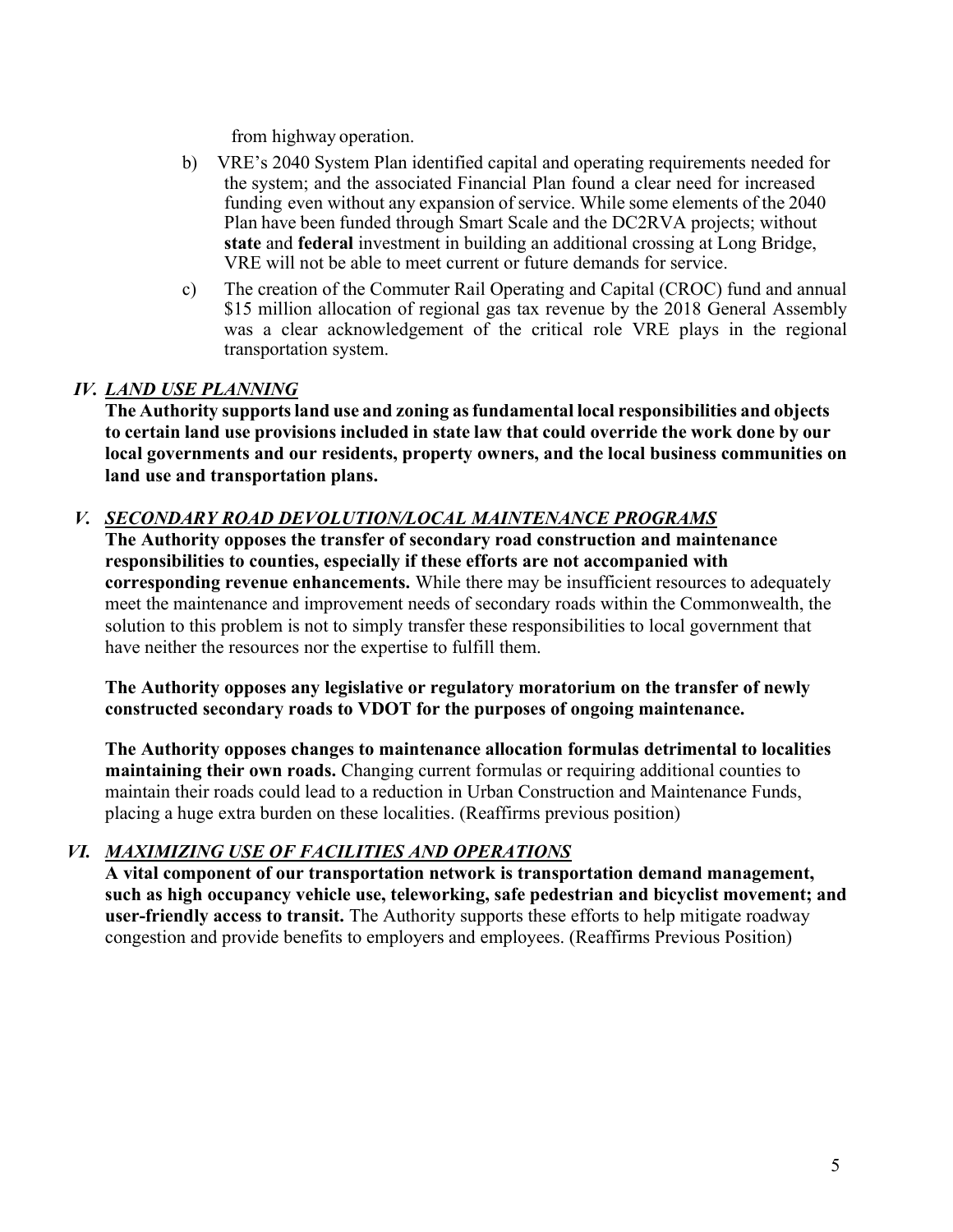# FEDERAL LEGISLATIVE PROGRAM

# I. SURFACE TRANSPORTATION PROGRAM REAUTHORIZATION:

The level of Federal investment in the nation's transportation infrastructure, including both maintenance of the existing system and expansion, must increase significantly

USDOT must coordinate with regional agencies, including the Northern Virginia Transportation Authority and the Transportation Planning Board, and local governments as it works to rules to establish performance measures and standards for numerous programs;

The Congestion Mitigation and Air Quality Improvement Program (CMAQ) and Regional Surface Transportation Program (RSTP) are essential to the region. These two programs are presently overextended and additional funding for both is crucial to address needs throughout the Country.

To recognize the uniqueness of metropolitan areas, greater decision-making authority for determining how transportation funding is spent should be given to local governments and regional agencies, such as the Northern Virginia Transportation Authority; and

Safety and security must continue to be an important focus of transportation projects.

(Reaffirms previous position)

# II. WASHINGTON METROPOLITAN AREA TRANSIT AUTHORITY (WMATA) FUNDING:

- a) Reauthorizing the Passenger Rail Investment and Improvement Act of 2008 (PRIIA) Funding and Safety: The Authority supports WMATA's efforts to enhance the safety and security of the system and its riders, through adequate funding and oversight.
	- i. The federal government is a valuable partner in ensuring that WMATA continues to move ahead with important safety and infrastructure capital improvements in its system. The Authority calls for the federal government to provide at least \$200 million annually to address urgent capital needs of the region's critical transit backbone.
	- ii. The Authority calls on the Commonwealth, Maryland and the District of Columbia to continue matching PRIIA funds up to a total of \$150 million as proposed in legislation before the U.S. Congress.
	- iii. This authorization, which must continue to be accompanied by annual appropriations, is especially important as WMATA works with the federal government and its state and local jurisdictions to improve safety and state of good repair issues throughout its system. (Revises Previous Position)
- b) Maximize Metrorail's Existing Infrastructure: The Authority supports continued local, regional, state and federal investment in Metro that helps accommodate additional passenger growth in Northern Virginia, which is important for the entire Commonwealth and serves federal facilities in the National Capital Region.
	- i. While focusing on safety and state of good repair, the region must also work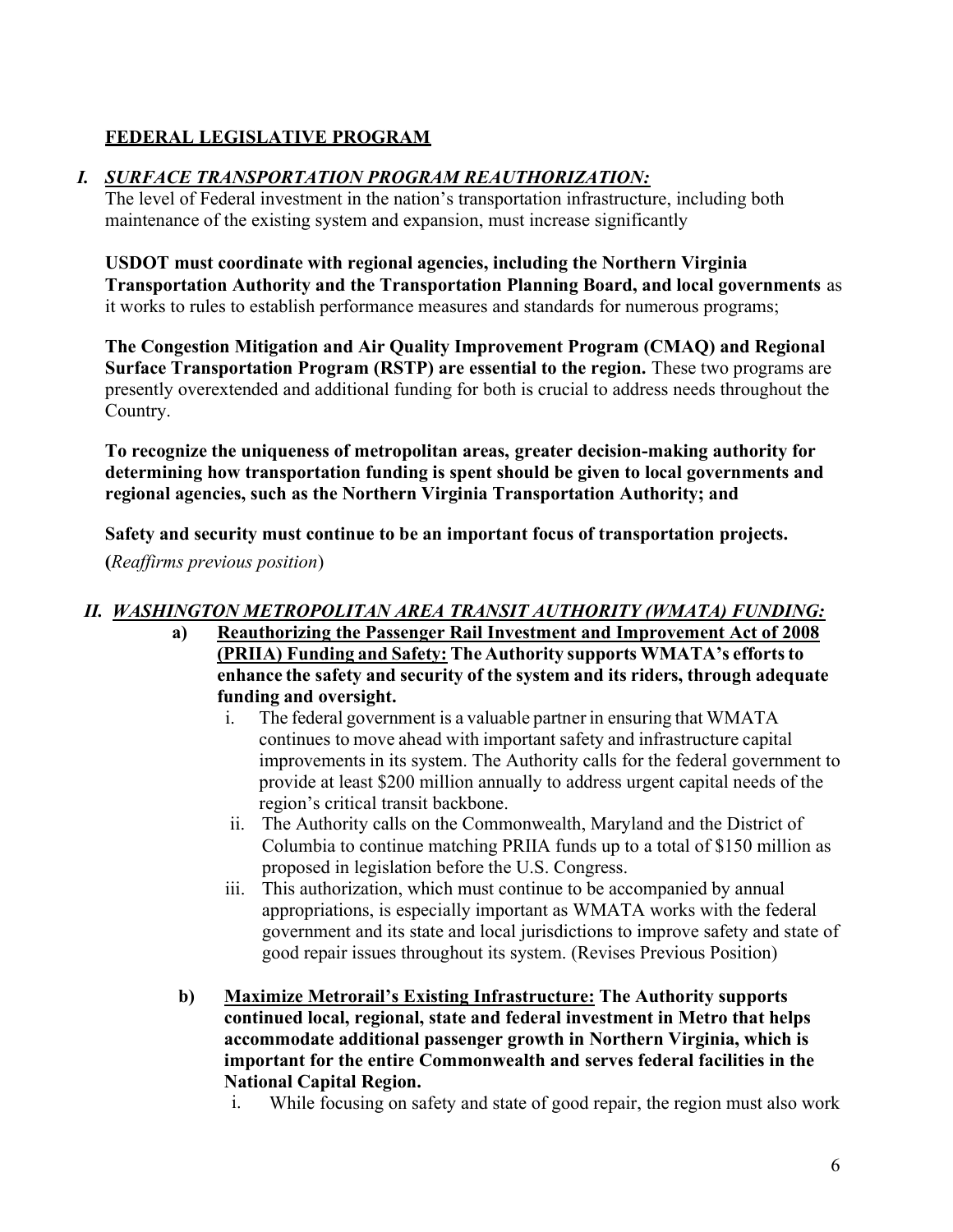to address WMATA capacity needs that serve Northern Virginia residents and businesses and federal facilities. The region is projected to continue to grow over the coming decades, placing more pressure on a Metro system that is already nearing capacity.

ii. Improvements to the system's core capacity are needed to attract and accommodate additional riders. Capital and operating resources and efficiencies are critical to ensuring that these needs are addressed. (Reaffirms Previous Position)

# III. VIRGINIA RAILWAY EXPRESS (VRE):

The Authority supports efforts to identify funding for operating and capital costs to sustain current service, as well as funding to address natural demand growth in the region.

- a) VRE currently provides approximately 20,000 rides a day. Most of those utilizing the system are transit choice riders who would otherwise be driving on Northern Virginia's already congested roadways. VRE provides the equivalent of an additional lane on the I- 95/I-395 and I-66 Corridors of Statewide Significance during peak periods with less pollution, energy consumption and accident cost from highway operation.
- b) VRE's 2040 System Plan identified capital and operating requirements needed for the system; and the associated Financial Plan found a clear need for increased funding even without any expansion of service. While some elements of the 2040 Plan have been funded through Smart Scale and the DC2RVA projects; without state and federal investment in building an additional crossing at Long Bridge, VRE will not be able to meet future demands for increased service.

## IV. FEDERAL GOVERNMENT RELOCATION AND CONSOLIDATION:

The Authority supports greater coordination and sufficient funding to address the planning and transportation issues associated with any future Base Realignment and Closure Commission recommendations or other federal Government Relocations and Consolidations. (Reaffirms previous position)

#### V. FUNDING FOR TRANSPORTATION EMERGENCY PREPAREDNESS: The Authority calls upon Congress to provide increased emergency preparedness and security funding to local and regional transportation agencies in the metropolitan Washington area. (Reaffirms previous position)

## VI. FUNDING FOR THE METROPOLITAN AREA TRANSPORTATION OPERATIONS COORDINATION (MATOC) PROGRAM:

The Authority calls upon Congress to provide increased funding to transportation agencies in the metropolitan Washington area to continue funding for MATOC's operations. The MATOC program is a coordinated partnership between transportation agencies in D.C., Maryland, and Virginia that aims to improve safety and mobility in the region through information sharing, planning, and coordination. (Reaffirms previous position)

# VII. FLIGHT OPERATIONS AT REAGAN WASHINGTON NATIONAL AIRPORT:

The Authority supports, along with other localities and regional bodies, efforts to maintain the slot rule (limiting the takeoffs and landing) and the perimeter rule at Reagan